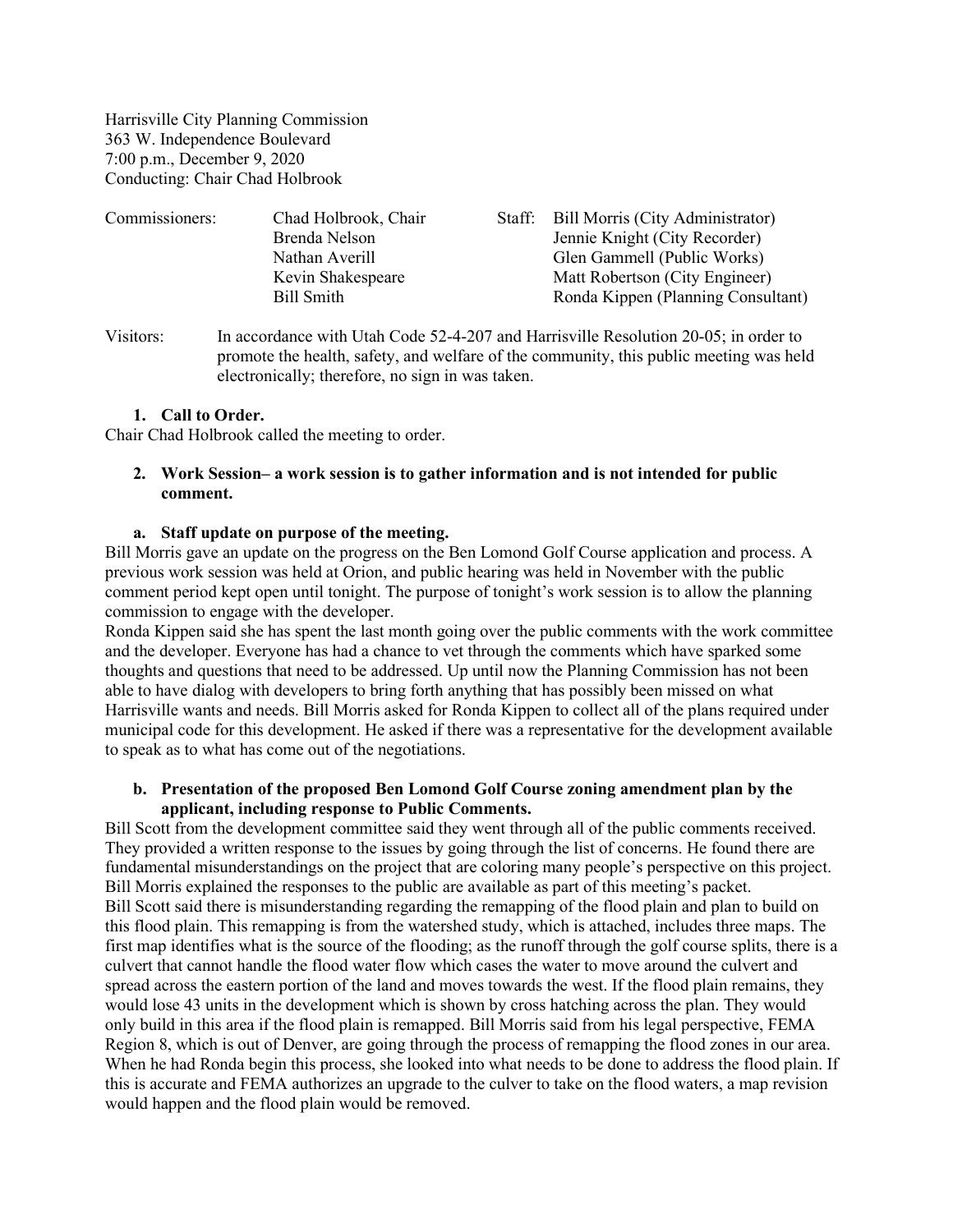Bill Scott said he has solicited and they have agreed to study an enlargement of this culvert which would redirect this back to the Cold-Water Creek channel. The larger question is what will this cause downstream. When the study is complete, if this is feasible to do this, they would proceed with these changes and submit the study to FEMA to have this remapped. That would allow them to building and also eliminate the flood plain for several homes. The map shows how this is affect which includes a sizable number of property owners who will be affected. Bill Morris pointed out a large number of these homes in the Golf Crest and Golf View developments.

Bill Scott explained many comments were directed towards a low-income project, which is not correct. This plan includes a mix of lots and what those values would be. Their discussion has been with high quality builders with Utah experience, who have looked at the site plan and concur with the market research. Some adjustments were made based on those discussions. Homes would start at \$175,000 and go up to \$400,000 on the high end. An excerpt from the General Plan shows the values of the Harrisville homes, their range would put these proposed homes at the high end. These are new homes, so they would expect that. With context to Harrisville City, this is not low income nor would have an adverse effect on existing homes. Some are on smaller lots than what Harrisville is used to seeing. There is a range of sizing on the lots and he understands the objections have risen from being low income.

Bill Morris said the valuations of the homes, and what was intended by the city, was the state mandate on how we are going to provide housing. He recently received an email on how the city is going to provide this housing. This proposed project helps us fulfill this requirement, but this is not low income, but will comply with that state law.

Bill Scott said another item is the Mixed-Use zone exists in the General Plan. Based on the language in the General Plan, this is what they see is attractive and what is moving in the housing market. Bill Morris said the General Plan was adopted after the golf course closed, through using Mixed-Use, we can keep the tax burden lower and focus on the Highway 89 corridor by keeping this housing along the highway. His thought is keeping the housing around the neighbors around the golf course.

Bill Scott said they have reviewed the written responses from the public, looked at them carefully, and responded to them. They are also thinking about what they might do to improve and address these concerns. There have been other concerns expressed by staff, Planning Commission, and City Council and they are looking at all of those. They are not prepared tonight to address those specific requests, but there are stake holders involved in making changes and some are very complicated. They have discussed this plan with experienced Utah builders who have a range of products on these types of lots; should they change these or with the mix or size, they would have to back and discuss what products would be available. They know builders are ready to build on these lots. Some requested changes were made easily, but there are other parties involved and they would have to make sure any plan being brought back might take more time. He is sorry to not have that available tonight.

Bill Morris said the golf course was sued by local property owners, which affected their ability to stay open. Some of the first proposed plans were for over 2,000 lots. He also wishes this could have remained a golf course, but with the earlier proposals made, this is a much better plan.

Bill Scott also explained some of the earliest concepts and after comment was received, the strip mall concept on the Highway was changed to the town center. They have worked this over and made changes over the last nine months. And this dialog has given them a better plan. They feel this will work well and matches the new popular home builders are selling. This is what the market research is showing, but he also recognized this is smaller than what exists but they understood this was supposed to bring in something different. There are areas of relatively smaller land groups in the city already. The General Plan does not specify not changing the overall look of the city, but rather offer some new options. Commissioner Averill said the intent to give variety in the Mixed-Use, rather than what already exists.

Bill Scott said this plan is not for all over Harrisville, but this site specifically. With some commercial elements that can create some synergy. They are open to taking other concerns to see what they can do to improve that.

#### **c. Discussion by the Planning Commission.**

Bill Morris encouraged Planning Commission to evaluate this. If there are any legal questions, he can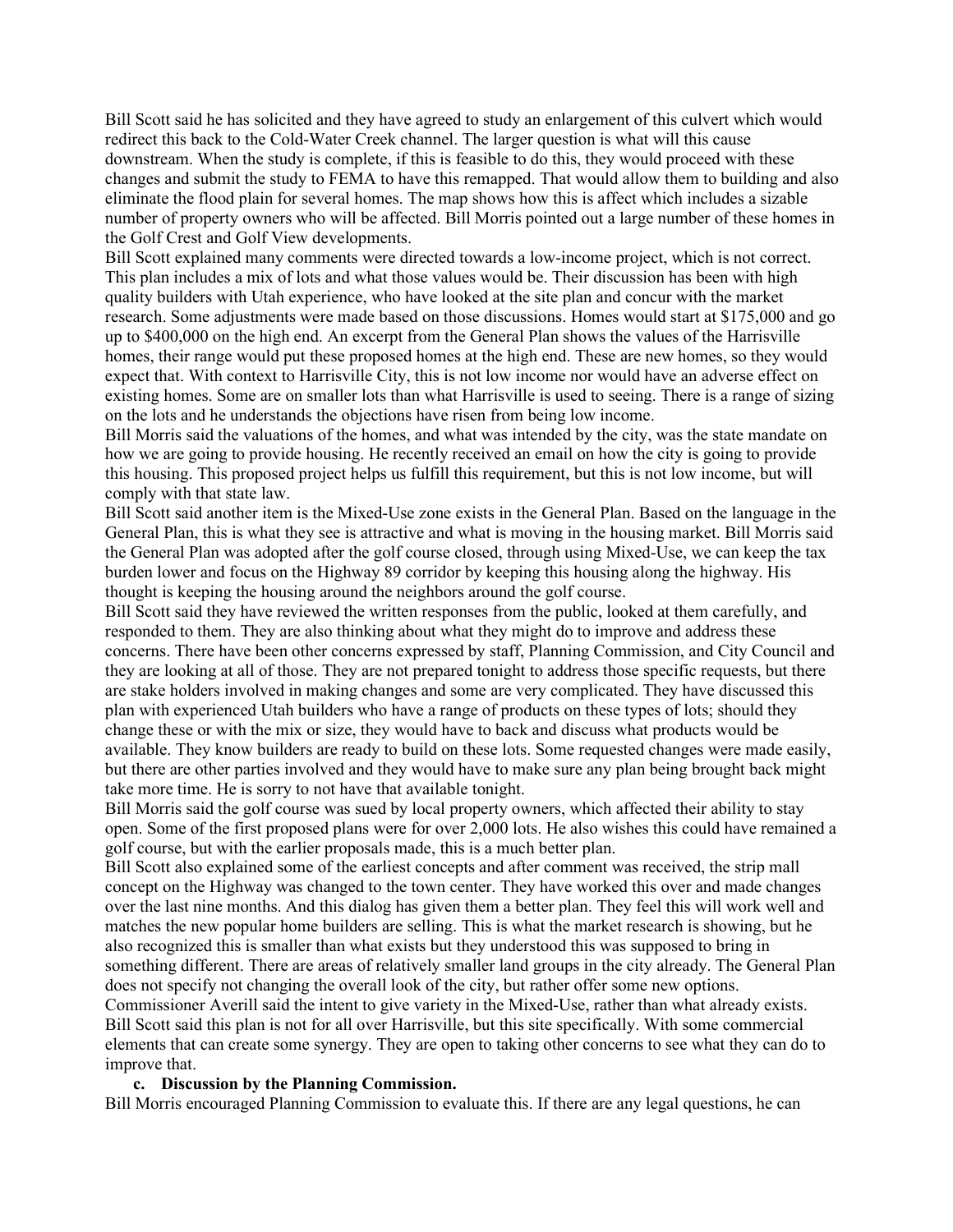address those. He asked them to collaborate and also thanked them for their service. They have taken an oath to defend the state constitution and the local ordinance that allow private property owners to do what they want with their property. Some may bring a solution forward. Commissioner Averill asked for confirmation this is not an action item. Bill Morris confirmed. Bill Morris said there are usually misunderstanding during these processes. Commissioner Averill said he likes where this is at. Chair Holbrook said he appreciates the effort the developer has made to address the questions. On the outset, he appreciates the public comments. They are not a committee that does whatever they want. One of the concerns was is there is too much density. They have looked this over and moved forward with good faith that additional drafts and changes would be made. They have not signed off on this and are giving great consideration. He explained the legislative team that have been evaluating these plans for several weeks. With the concern raised by the public regarding the density, they met briefly with the developer and shared with them some of the initial concerns, and what they felt are viable options to make this less dense and more appeasing. They have listed the price ranges of these homes; we have to balance several things moving forward. Legislators request to balance and make things affordable. This community is part of that plan, and will help meet this requirement. There has been considerable concern, but the city is required to make accommodation for lower cost housing, and as the effort to do this. Another part of the challenge is the amount of projected growth over the Wasatch Front for the coming years. We can either get out in front of this, or play catch up. It is the intent of the Planning Commission to get out in front and have a significant amount of effort. Making sure Harrisville remains a beautiful community and wonderful place to live, which is why many have moved here. This is complex, more than people have appreciated. The developer has listened to our concerns, and are even willing to address further modifications of the plan to see what the alternations that will make this good for the community.

Commissioner Nelson said we are at the beginning stage of this. As Planning Commission, she considers what is the highest and best use of the land. There are a lot of concerns from the public and they did review them and answer those concerns. Commissioner Averill said as Planning Commission, they have to respect the rights of the property owners. This will provide the variety the General Plan addresses. Commissioner Nelson said that is not an excuse. It is important to have Planning Commission discussion. Some have seen changes since July, but this is brand new to others. This is a lot to take in, and needs to be broken down and go over each area. To discuss whether this is the best use of each area. Right now, there have been community feedback and now the commissioners need to give their feedback. They need some time to digest this, and break things down piece by piece so they feel better about it.

Ronda Kippen said the term lower income needs to be eliminated. This is moderate to higher income housing. Whenever density is discussed there is shock and awe. The average density, when broken down across the entire site, is 5,066 sq. ft. Commissioner Averill said there is a lot of this going into North Ogden. Ronda Kippen said this is based on the old zoning of R5-6. Bill Morris said if they consider the SAP zone with Golf Crest and Golf View, the density is higher on those than this proposal. Commissioner Averill said there have been some positive comments received as well.

Chair Holbrook suggested going over the entire site starting from the east to west. The east side offers some age restricted area with tree lined streets and opportunities to walk and continue their lifestyle. The yellow sectioned area is 5,000 sq ft single family homes. Ronda Kippen pointed out the flood zone area, which would be eliminated after the CLOMAR. Commissioner Averill pointed out the homes in the current townhomes areas that would be eliminated from that flood area as well. Ronda Kippen sad this is 2019 FEMA remapping. All of those units would be required to get flood insurance after the remapping. Chair Holbrook pointed out the water features which will also be included. He said this development is not creating this flood plain, this was underway before anything was submitted. In good faith the developers are moving forward to address and mitigate this potential flood plain issue and we appreciate them for doing this. If things cannot be mitigated, all of those houses will be eliminated from the plan. Ronda Kippen pointed out the ponds will used in addition to detention and secondary water requirements. Water features being both detention based and used for secondary water. There are the two entrances/exits onto 2000 North and two entrances/exits on Highway 89. Townhomes are in brown and the orange are a new work/live opportunity; allowing working and living in the same space. Which could be office space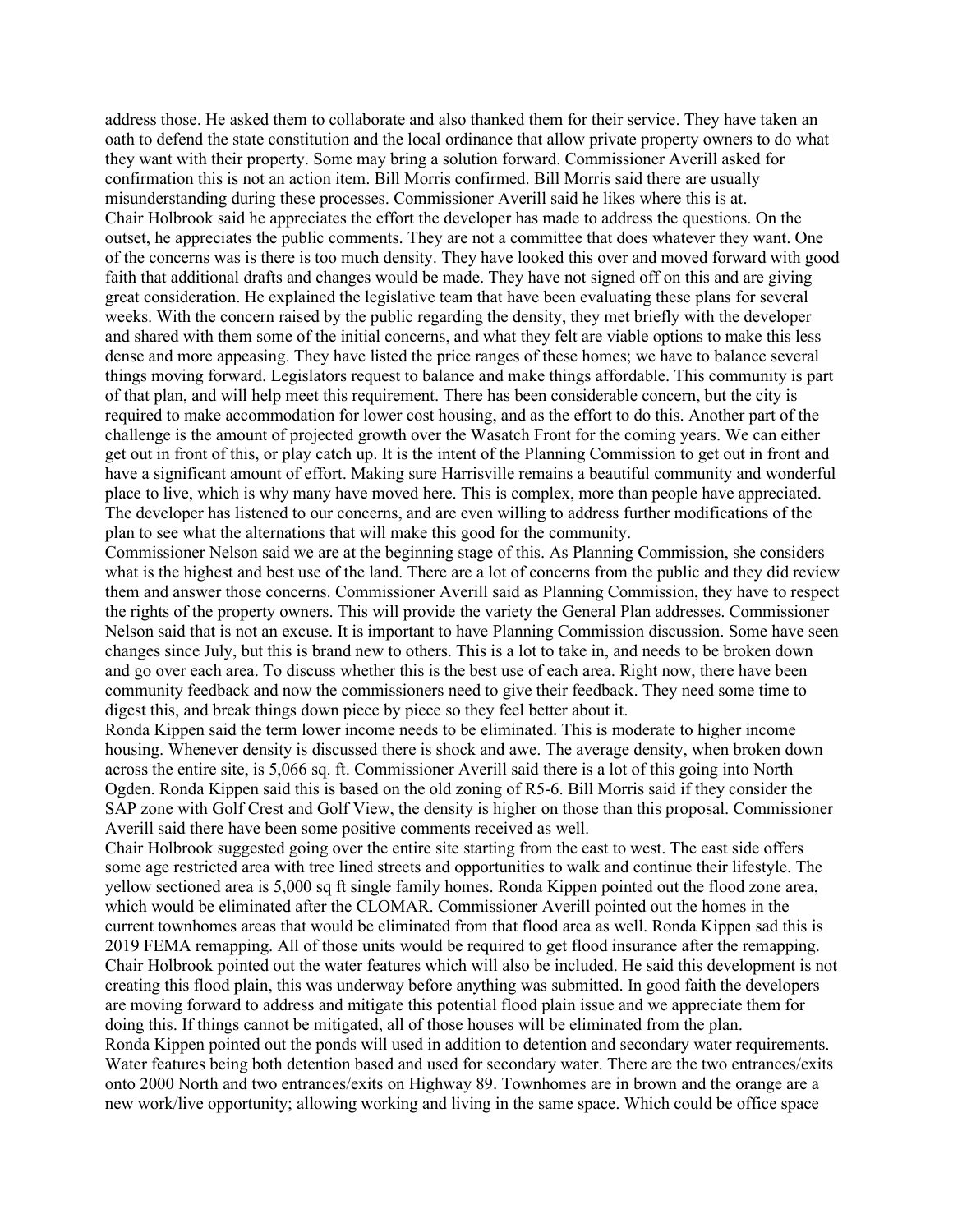on the main floor and living space above. There is also the commercial center as part of this development which creates this walkable community with people also coming into Harrisville to enjoy their spending as well; which helps take care of some of the financial concerns for the city.

The commercial area surrounding the Amphitheatre in the middle, which is an acre, is two story. Bill Scott pointed out the latest version has removed any housing from the commercial foot print, so the 40,000 sq. ft. on the ground floor, with other services upstairs that would not be a detriment by being on the second floor. Market research will show what kind of office we would market to. If this is a larger business, they might need a lot of depth. Small businesses might want a smaller space. Total build of the second floor is negotiable. If they close some space, there could be patio area on the second level. Apartments on the second level are no longer being considered and added additional parking stress.

Chair Holbrook said one concern is to have enough retail space to make a difference, and this is critical to not do the same type of commercial as our surrounding cities to draw people into the heart of our city. This is crucial and he suggested a second level restaurant with views of the mountain. Large businesses that bring in a draw of different services than our surrounding cities. He is concerned about making this area any smaller. Commissioner Nelson asked if a second-floor restaurant is something we are asking for or demanding. Chair Holbrook said this is something unique, and if the name is going to be Ben Lomond Views, they should take advantage of that. He thinks this is workable and encouraged people to have vision with this project. Bill Scott said they are in agreement with this. He has a lot of experience in urban areas, in large blocks, their view on this needs to provide some local services that serve the community, but they think there is a need for something unique so this becomes a great place to visit. When you do this type of work, you have to find someone who is willing to do that. They would have to find someone willing to run a restaurant, with the vision. As far as having something special, they agree. Ronda Kippen said one of the key things included in the development agreement will be to include

standards and uses that will allow what they want to see. Any development agreement will include these specifics. They will have to identify the standards of commercial. Chair Holbrook said things that will attract people to come. Ronda Kippen suggested not all restaurants and office space but something to inspire people to open up a business. Also, consideration to what will attract foot traffic. Chair Holbrook said he envisions this as a destination in Harrisville, specifically different than what is in North Ogden and Pleasant View.

Commissioner Averill said there is parking for the folks that drive in, and the people that live in the area. Chair Holbrook said he would like to see more consistency around the commercial area similar to downtown Ogden to make things more uniform. Ronda Kippen pointed out the condos downtown in Ogden are three and four story. Commissioner Averill said he would like to maintain more of the open green space. He likes the way this is drawn up now, with townhomes up by the park.

Bill Scott said one questions is what the market is for condos in this location and how many units the city would allow. Right now, this shows about 80 apartments, does the city have interest in more. He said they located townhomes around the town center because they did not want driveways on the main road which are necessity for single family homes. This was not driven by how many they could fit, rather what fits there.

Bill Morris said they are at a good point now and there might be a issue with adding density with staff being concerned with parking stalls. Chair Holbrook said north of the commercial area, putting in more condos on the east side. The main concern with density is on the lower side where the lots could be increased in this area with 6,000 sq. ft. minimums, to mirror the existing houses and alleviate the concern with property values.

Commissioner Averill expressed he likes the way the plan is and property value concerns will decrease when people know the price point of these homes. There is a good balance and variety in a self-contained community.

Bill Scott said the homes in the lower area would be \$400,000 price range. He does not know the market of the existing homes, but would suspect that would increase with this development. Ronda Kippen said the homes surrounding that area are on 6,000-8,000 sq. ft. lots. Bill Scott said the general trend is large homes on smaller lots and this is supposed to be a village setting. The smaller lots do not reflect the types of